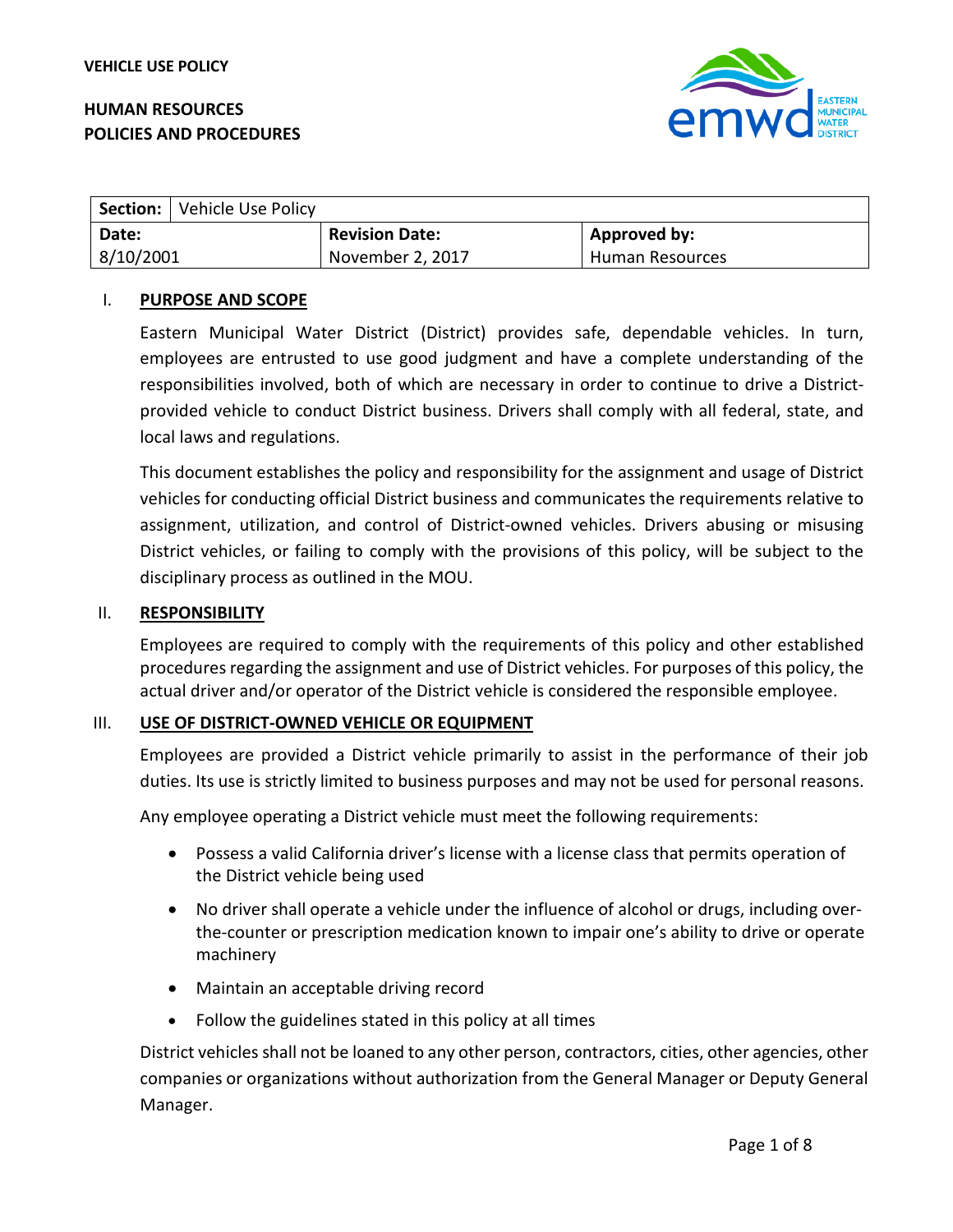From time to time an employee may have a need to carry business associates; however, transporting family, friends, or strangers is a violation of District policy.

On-call or stand-by employees may, at the discretion of the manager, take a District vehicle home during the on-call or stand-by period. With the permission of the manager, the on-call or standby employee may use the District vehicle for transportation to and from places/events to facilitate availability during their authorized duty time but at no time may they transport non-District employees in the District vehicle.

## IV. **USE OF PERSONAL VEHICLE FOR DISTRICT BUSINESS**

The General Manager, or appointee, may authorize certain classifications to receive business use mileage reimbursement for use of private vehicles to conduct District business. Mileage will be reimbursed at the District rate not to exceed the rate allowed by the Internal Revenue Service.

When a private vehicle is used for District business, the employee's insurance on that vehicle is the primary insurance and the District will not be responsible for the replacement, or repair of any private vehicle.

Pursuant to the California Vehicle Code Sections 16020 and 16050, an employee using his/her private vehicle for District business shall have automobile insurance coverage that meets or exceeds the minimum requirements of the DMV for public liability and property damage. Out-ofpocket expenses, not covered by the employee's insurance, incurred due to an accident while using a private vehicle for District business, will be reimbursed by the District. Such expenses include a deductible and rental car expenses and are limited to a maximum of \$5,000 for each accident. Proof of payment will be required.

# V. **USE OF DISTRICT POOL VEHICLES**

Pool vehicles are provided and maintained by Fleet Services for Use by an authorized employee requiring transportation to conduct District business. Overnight use, where prior approval by manager level or above. The manager should consider all options and choose the one least costly to the District. An employee whose District business requires early morning departure may be allowed to check out the pool vehicle the night before the travel day with their supervisor's approval.

Vanpoolers and carpoolers may check out a pool vehicle in the event of an emergency which is defined as an illness to the carpooler, carpool driver, or carpooler's immediate family, or for unscheduled overtime requested by the carpooler's immediate supervisor.

### VI. **PARKING OF DISTRICT VEHICLES**

District vehicles shall be parked and locked. The assigned District employee shall maintain possession of the vehicle keys at all times.

When parked in public areas the vehicle shall be parked off street whenever possible.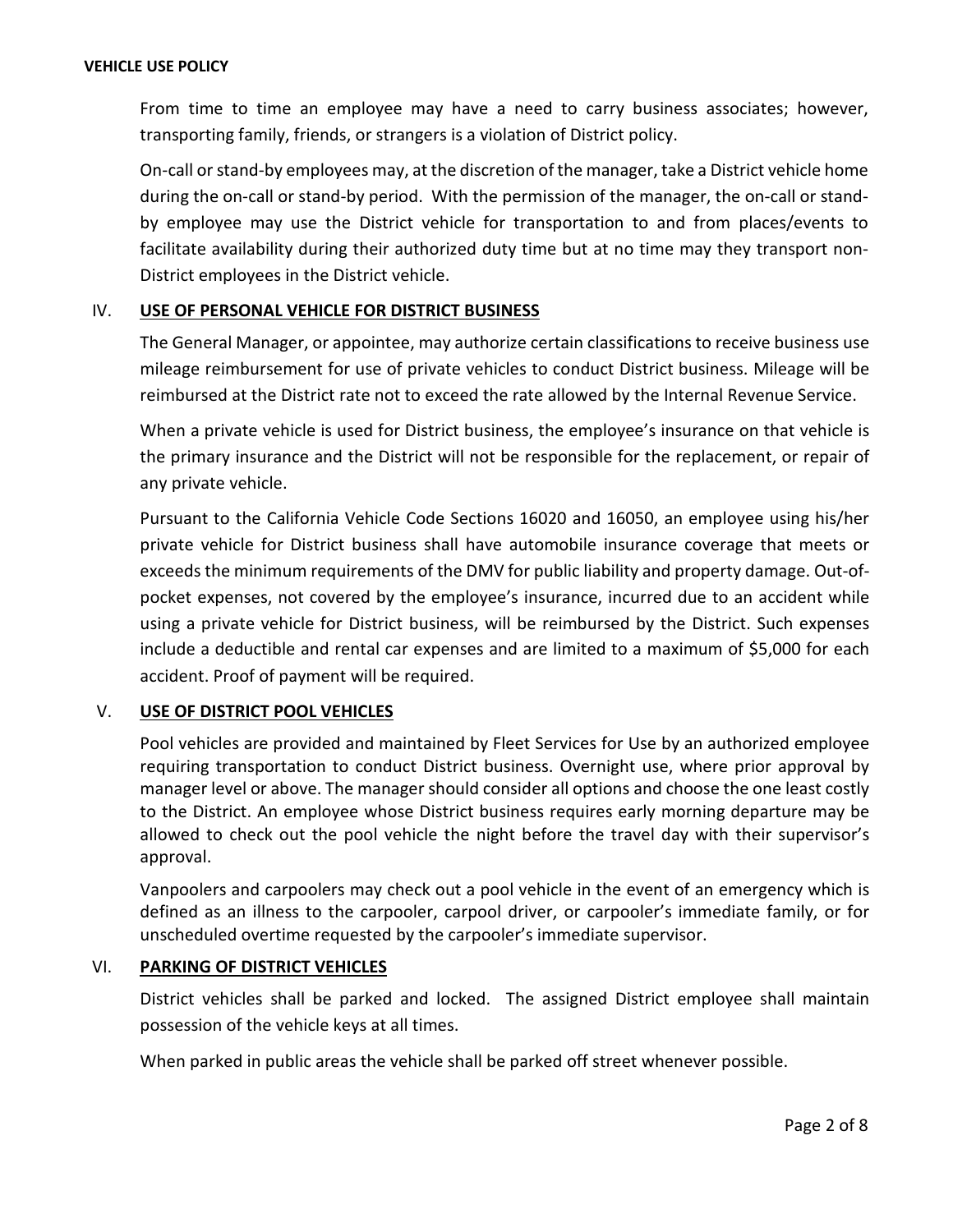#### **VEHICLE USE POLICY**

On-call or stand-by employees who take a District vehicle home shall park the District vehicle in a garage, carport or driveway, not on a public or private street. If private parking is not available, the vehicle shall be parked at a secured District facility.

Unless the employee is required to be there to perform District services as part of their job duties, at no time shall the District vehicle be parked at or near bars, casinos, adult entertainment establishments or at any other location that may reflect poorly on the District.

### VII. **VEHICLE CARE AND MAINTENANCE**

All District-provided vehicles are designated as "non-smoking" areas and employees are expected to keep the vehicles in clean, well-maintained condition.

Neglecting to maintain a vehicle could result in costly repairs to the District. Unusual wear-andtear above industry average or neglecting to properly maintain a District-provided vehicle may result in the loss of use of the vehicle and the employee may be subject to further disciplinary action.

It is the driver's responsibility to ensure that maintenance is performed at the designated intervals as determined by Fleet Services to ensure maximum vehicle safety, performance, efficiency, and extended life of the vehicle. These responsibilities include:

- Vehicles are to be kept clean and orderly
- Tires are to be properly inflated and checked for unusual wear
- Mechanical deficiencies are to be immediately reported to Fleet Services
- Vehicle inspections for proper operation and safety prior to each day's use
- Drivers should inspect and immediately report any safety-related issues prior to operating the vehicle such as headlights, taillights, wiper blades, turn signals, running lights, and other similar or vehicle-specific functions

Modifications of any kind to a District vehicle may only be performed by Fleet Services. A vehicle failing its safety or operational inspection should not be driven off District property under any circumstances.

The Fleet Manager, or his assigned designee, in the normal course of vehicle repair or service duties, shall report violations of this section to the responsible employee's manager.

The California Air Resources Board prohibits the driver of a diesel-fueled motor vehicle with a gross vehicle weight rating (GVWR) greater than 10,000 pounds from idling the engine for more than 5 minutes at any location with the exceptions as noted in Section XV below.

### VIII. **COMMERCIAL VEHICLES**

The District is required by State and Federal regulation to maintain a file of Driver Vehicle Inspection Reports (DVIR) for commercial vehicles.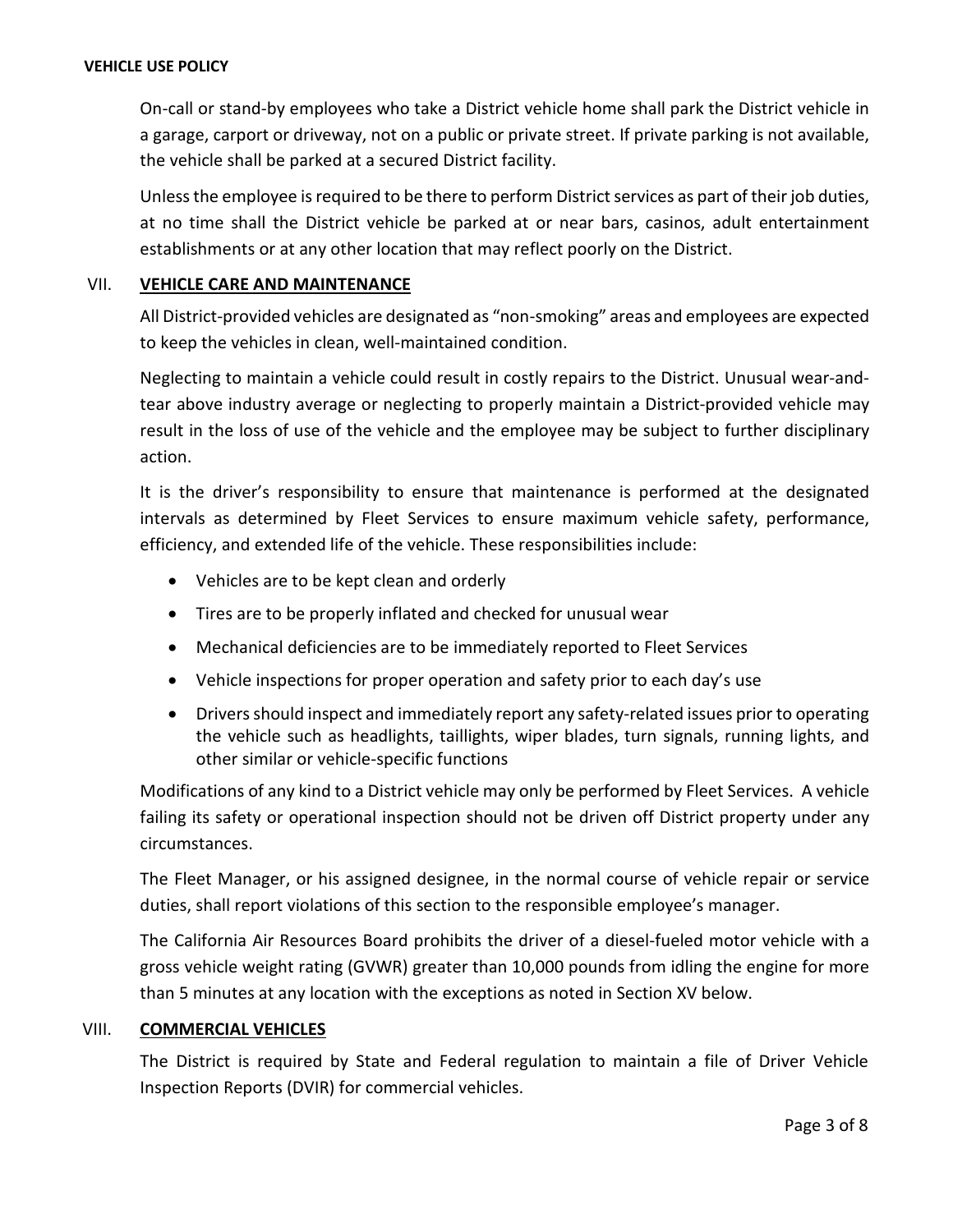Drivers who operate District vehicles that require a valid commercial driver's license must complete a pre-trip and post-trip inspection and sign the Driver Vehicle Inspection Report (DVIR) daily for each commercial vehicle operated. Any deficiencies are to be immediately reported to Fleet services and recorded on the DVIR.

Before operating a commercial vehicle, the driver must review the previous driver's DVIR and verify that Fleet Services has certified, by way of signature, that the defect or deficiency has been repaired or corrected, or that repair is unnecessary before the vehicle may be operated again.

## IX. **TRAFFIC ACCIDENTS**

A valid insurance card, vehicle registration, and an "accident reporting procedures" card shall be carried in the vehicle at all times. Copies of these documents can be obtained from Fleet Services. In the event of an accident, immediately notify your supervisor or manager, the IOC, and follow the procedures outlined in the "accident reporting procedures" card.

It is the driver's responsibility to notify any state and/or local agency of the accident and to file the appropriate written report as required by state law.

Contact Safety, Risk and Emergency Management before discussing an accident with anyone other than the responding officer.

## X. **SAFE DRIVING HABITS AND VEHICLE SAFETY PRACTICES**

District policy has been designed to enforce safe operation of District-owned vehicles and includes the following:

- Overloading and overcrowding a vehicle is prohibited (number of occupants should be equal to or less than the available restraints)
- Do not insist on the right-of-way and assume that the other driver will yield
- Operate vehicle at a speed appropriate to the road, traffic and weather conditions
- Secure loose items that may blow out, fall off a vehicle, or cause injury in the event of an accident
- Prior to backing up a vehicle, the driver should walk around the vehicle to look for obstructions and follow the District's "Circle of Safety" Procedure
- Roll down a window, turn off the air conditioner and radio while backing up to improve situational awareness
- Turn signals should be used for parking, lane changes, and all turns, even in parking lots

### XI. **DRIVING RECORD**

Drivers shall maintain a driving record acceptable to the District and its automobile insurance provider. Written notification to the Driver's supervisor/manager is required within one (1) working day of receiving any of the major violations listed below.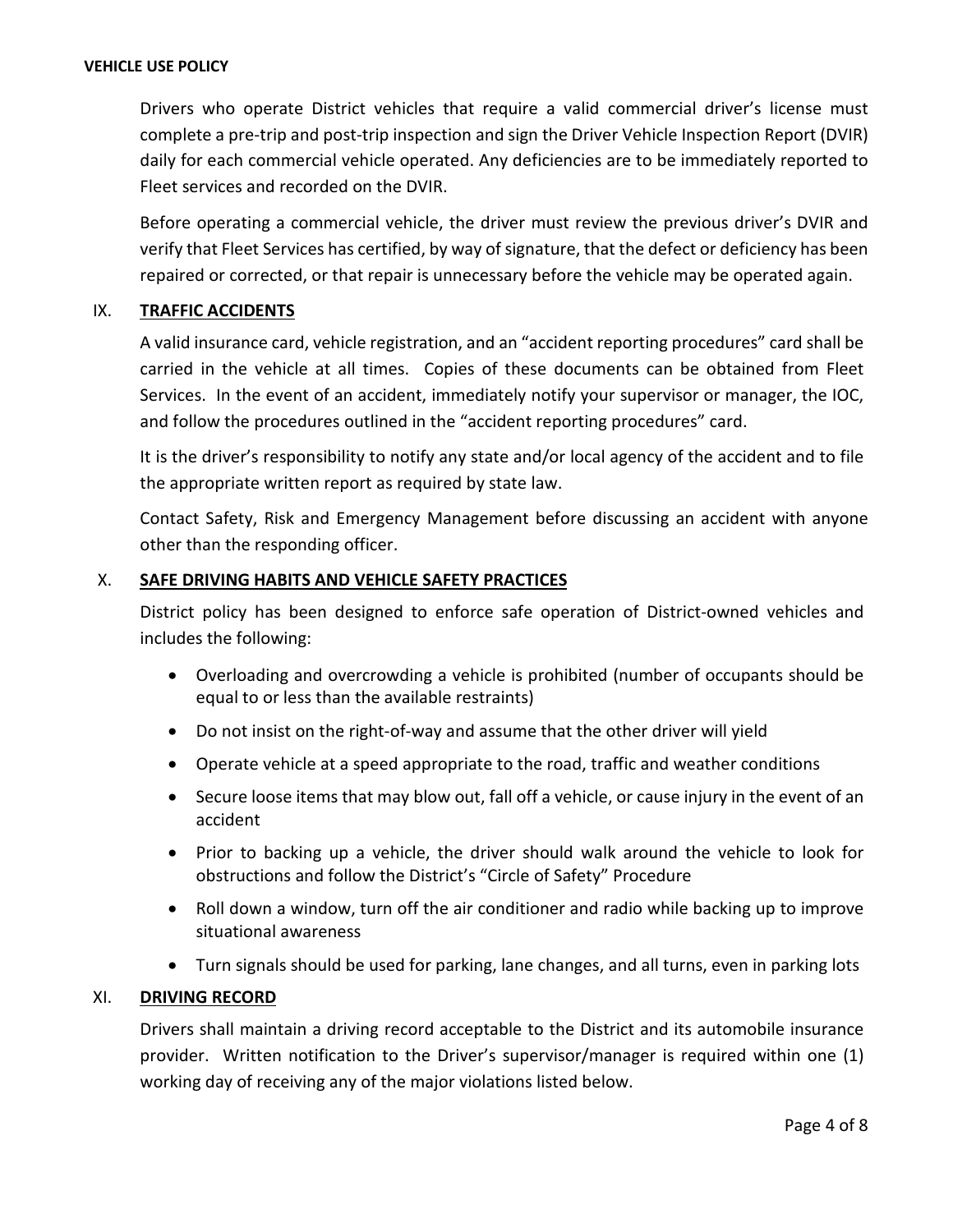#### **VEHICLE USE POLICY**

**Minor violations:** Three (3) minor violations in a 12-month period or five (5) minor violations in a three-year period (e.g. failure to wear a seatbelt) will result in loss of District-provided vehicle use and loss of privilege of driving for District business. The driver may also be subject to disciplinary action.

**Major violations:** A major driving violation conviction (e.g. reckless driving, eluding a police officer, street racing, hit and run, driving under the influence, or driving with a suspended or revoked license) will result in loss of District-provided vehicle use and loss of the privilege of driving for District business. The driver may also be subject to disciplinary action.

### XII. **MOBILE DEVICE USAGE**

The District encourages safe driving habits and recommends that no calls are accepted or initiated from a District vehicle, and rather, that employees inform callers of the best time to reach you based on your driving schedule. Drivers shall comply with all federal, state, and local laws and regulations regarding the use of mobile technology devices including cell phones.

- Hands-free mobile device equipment may be used to make or answer business related calls while driving if compliant with current applicable local, state, or Federal laws. Devices must meet all legal requirements and positioned as required by law, with no exceptions. Safety must always be first priority. Drivers are to keep these calls brief. If, because of weather, traffic conditions, or any other reason, the employee is unable to concentrate fully on the road, either end the conversation or pull over and safely park the vehicle before resuming the call. Navigation applications on mobile devices may be used for District related business. They must be programmed before the trip is started, not while the motor vehicle is in operation.
- E-mail, text, and picture messages may not be read, listened to, or responded to when operating a vehicle.
- Personal calls should be avoided while driving. Such calls should be made during the employee's rest breaks or meal periods.

### XIII. **MOTOR VEHICLE RECORD CHECK**

Continued eligibility to drive a District-provided vehicle, or driving on District business in any manner, requires each driver to maintain a safe and clean driving record. The District reserves the right to have its insurance broker, or their representative, review driving records on a periodic basis.

# XIV. **GPS**

Global Positioning System (GPS) telematics devices are installed on District fleet vehicles and provides information on trip routes, vehicle location, fuel consumption, idle time, and safe operation. GPS enhances employee safety and security; lowers maintenance costs through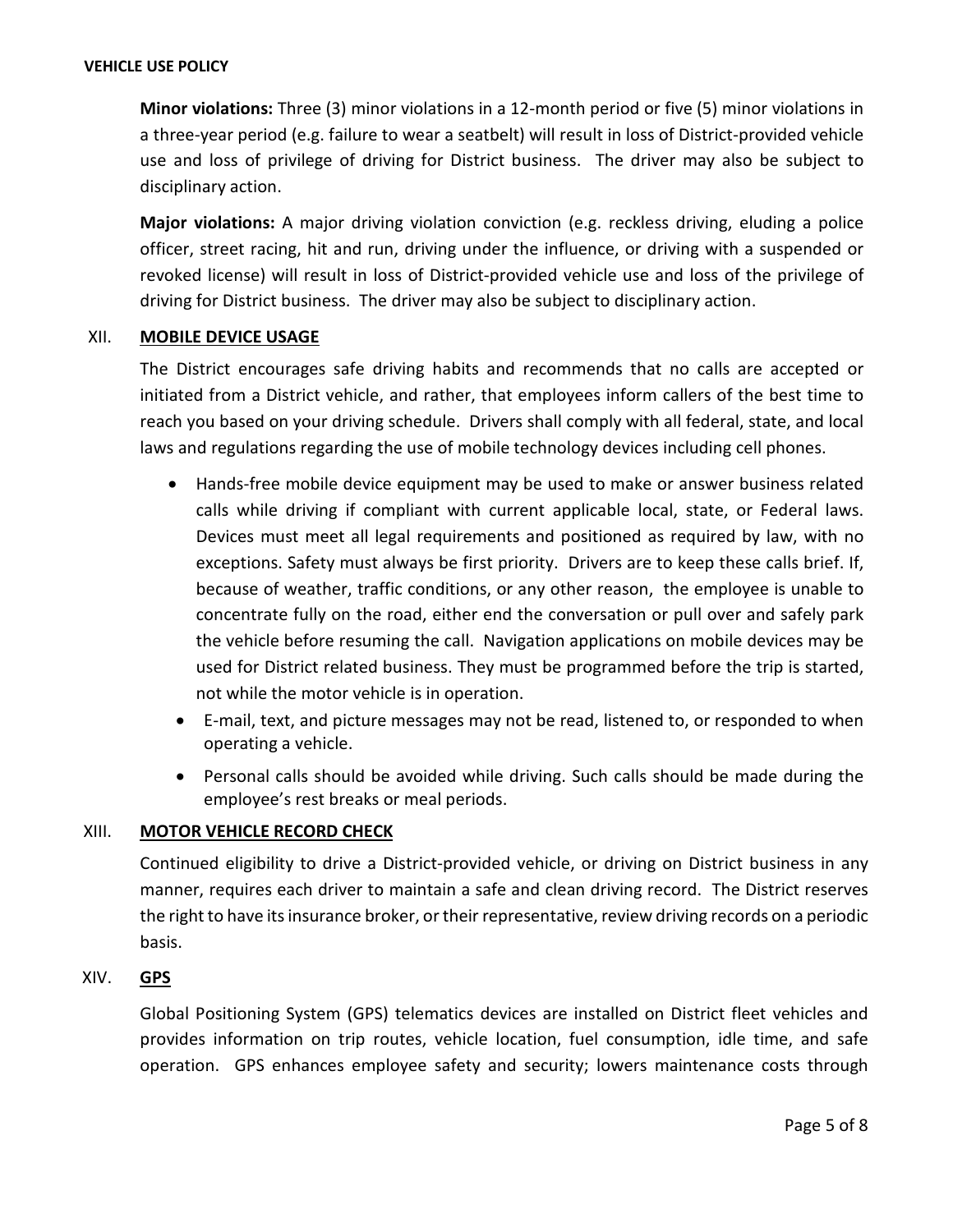better preventative and predictive maintenance schedules; improves fuel economy and idle compliance; and optimizes customer service and vehicle utilization.

The GPS system data is monitored and regularly reviewed. GPS system data may be used in the course of disciplinary action including verbal and/or written warnings, notifications, employee/supervisor conferences, or disciplinary actions as covered by District policy.

# XV. **On-Road and Off-Road Vehicle Idling**

Any vehicle or engine subject to the in use off-road diesel regulation or in use on-road diesel regulation may not idle for more than 5 consecutive minutes. This applies to all self-propelled diesel-fueled vehicles greater than or equal to 25 horsepower that were not designed to be driven on-road. Examples of off-road vehicles include backhoes, skip loaders, forklifts, trenchers, and similar types of equipment.

Idling off-road diesel vehicles for more than 5 minutes is allowed under the following conditions:

- When queuing
- To verify that the vehicle is in safe operating condition
- For testing, servicing, repairing, or diagnostic purposes
- Idling necessary to accomplish work for which the vehicle was designed such as operating a crane
- Idling required to bring the machine system to operating temperature
- Idling to provide air conditioning/heat to ensure the health and safety of the operator

This policy also applies to all heavy duty diesel-fueled motor vehicles with a Gross Vehicle Weight Rating (GVWR) greater than 10,000 lbs.

Idling of on-road heavy duty diesel vehicles for more than 5 minutes is allowed under the following conditions:

- When stuck in traffic
- When necessary for inspecting or servicing the vehicle
- When operating a power take-off device (i.e., operating a lift, crane, pump, or other auxiliary equipment)
- When the operator cannot move because of adverse weather conditions or mechanical failure area)
- When the truck's engine meets the optional NOx idling emission standard and is located beyond 100 feet from any residential area.
- When necessary to provide air conditioning/heat to prevent a safety or health emergency.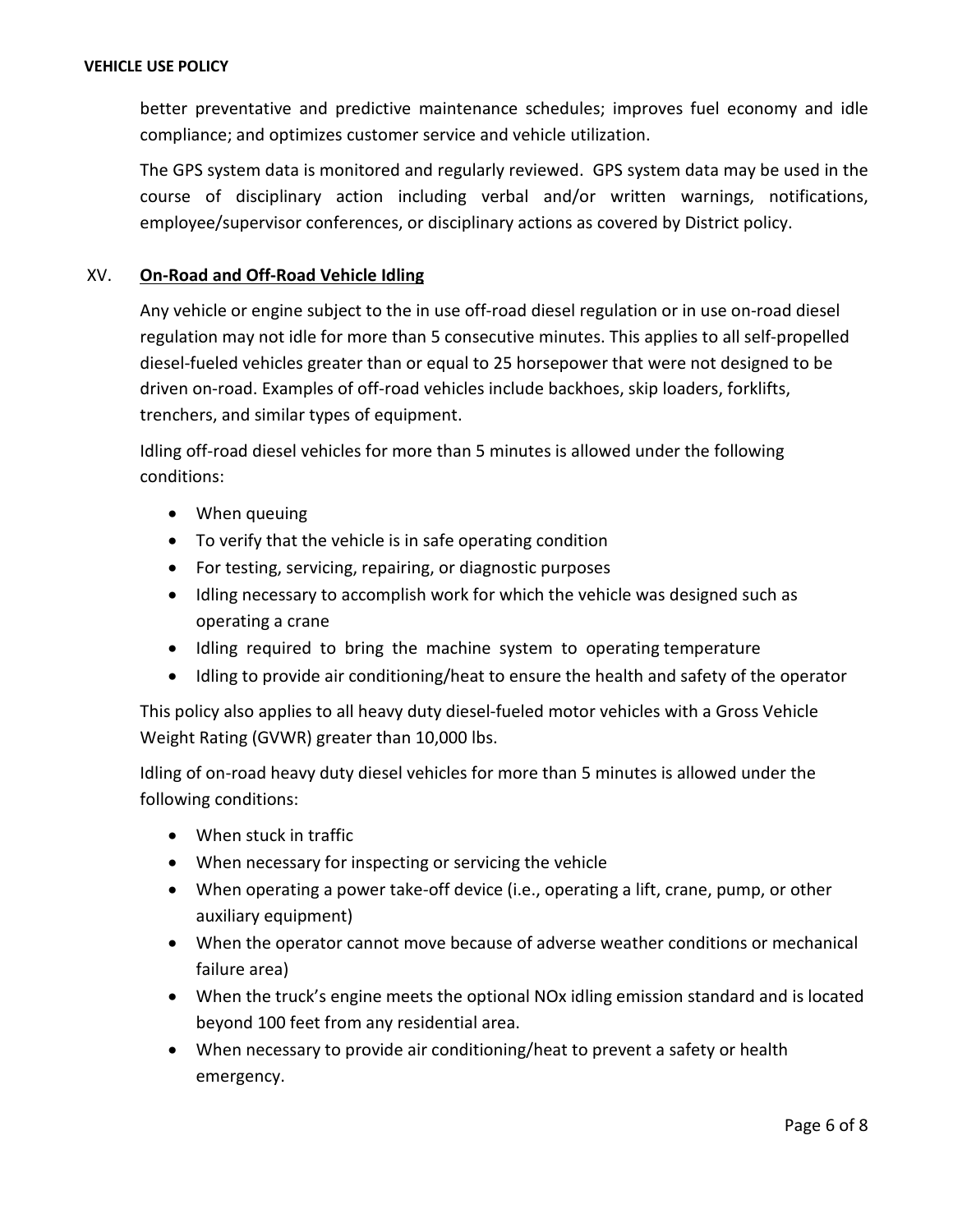Gasoline vehicles may be idled in excess of 15 minutes under the following conditions:

- Up to 30 minutes during lunch breaks unless located at a facility with a break room
- To avoid cases of heat illness, employees may idle gasoline vehicles as needed.

The following idle time standards will be applied in evaluating any proposed disciplinary action.

Idling diesel-powered vehicles more than 5 minutes is not permitted unless allowed under section XV.

Gasoline-powered vehicle is permitted for up to 15 minutes. Idling gasoline-powered vehicles longer than 15 minutes will result in the following actions:

- More than once a week = Provide data to employee
- More than twice a week = Coaching
- More than three times a week= Progressive Discipline